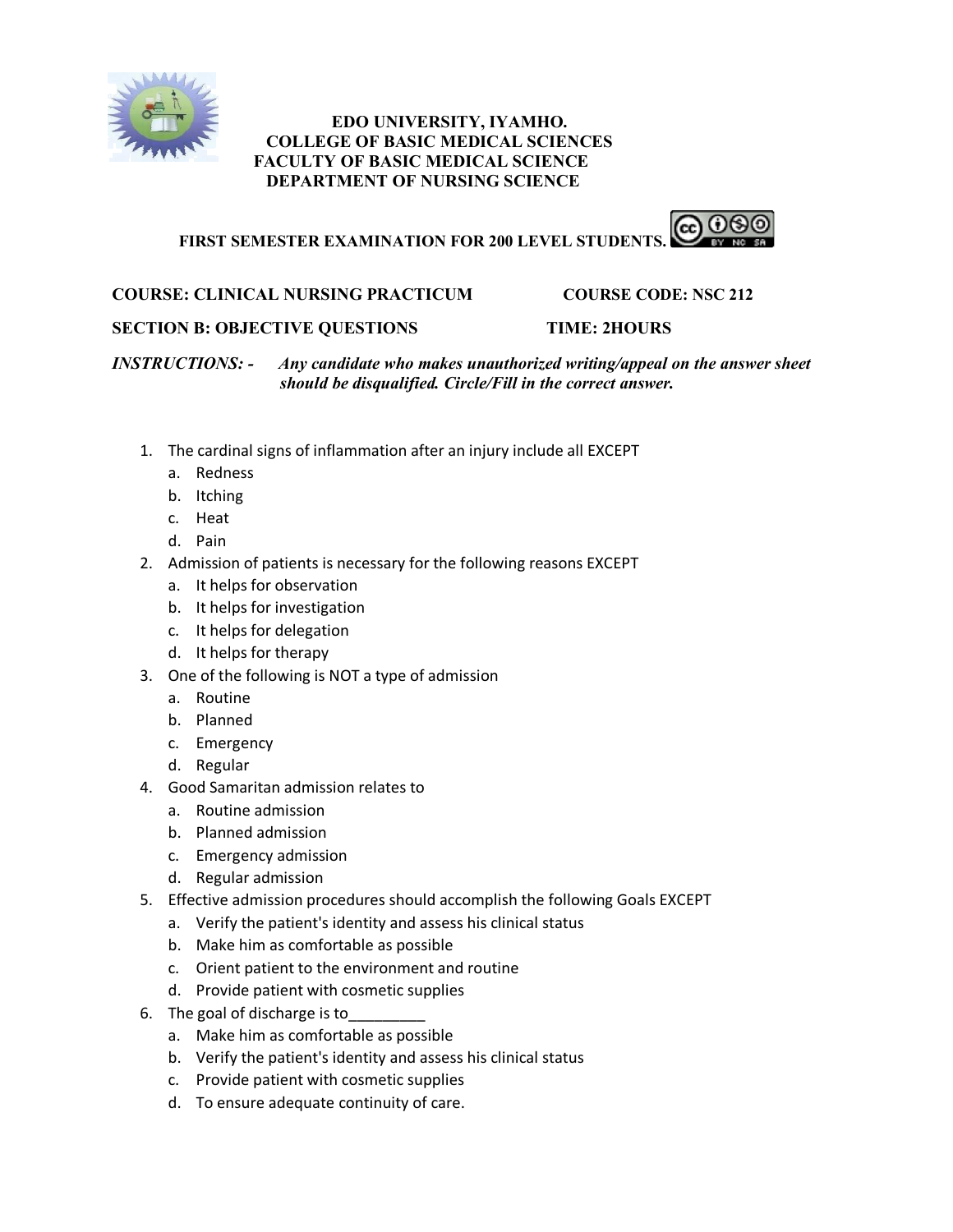- 7. Trans- out involves
	- a. Medical unit to O & G Hospital transfer
	- b. Medical Unit to Surgical Unit transfer
	- c. Hospital to Hospital facility transfer
	- d. Surgical unit to pediatric facility transfer
- 8. Trans- in involves
	- e. Medical unit to O & G Hospital transfer
	- f. Medical Unit to Surgical Unit transfer
	- g. Hospital to Hospital facility transfer
	- h. Surgical unit to pediatric facility transfer
- 9. Food is essential because it contains nutrients that the body needs for the following EXCEPT
	- a. Developing, growing, maintaining, replacing, and repairing cells and tissues
	- b. Resisting and fighting infection and recovering from illness
	- c. Recognize malnourished patients and those at risk for malnutrition
	- d. Carrying out chemical processes such as digestion
- 10. Diet to control high blood pressure include the following EXCEPT
	- a. Foods lower in fat, salt, and calories
	- b. Spices and herbs, vinegar, lemon or fruit juices instead of salt to flavor foods.
	- c. Use Unsaturated fatty foods
	- d. Use Saturated fatty foods
- 11. Which of the following is NOT a requirement for admission \_\_\_\_\_\_\_\_\_\_\_\_\_\_\_\_\_\_
	- a. Vital signs tray
	- b. Patient's folder
	- c. Admission and discharge register
	- d. All of the above
- 12. Nurses have the following fundamental responsibilities EXCEPT
	- a. Alleviate suffering
	- b. Remove ill persons
	- c. Prevent illness
	- d. Promote health
- 13. Intra articular means
	- a. Within the bones
	- b. Within the Tissues
	- c. Within the Spine
	- d. Within the Joints

14. Which client information reflects systemic response to Wound Infection\_\_\_\_\_\_\_\_\_\_\_

- a. Exudate
- b. Pain
- c. Hyperthermia
- d. Oedema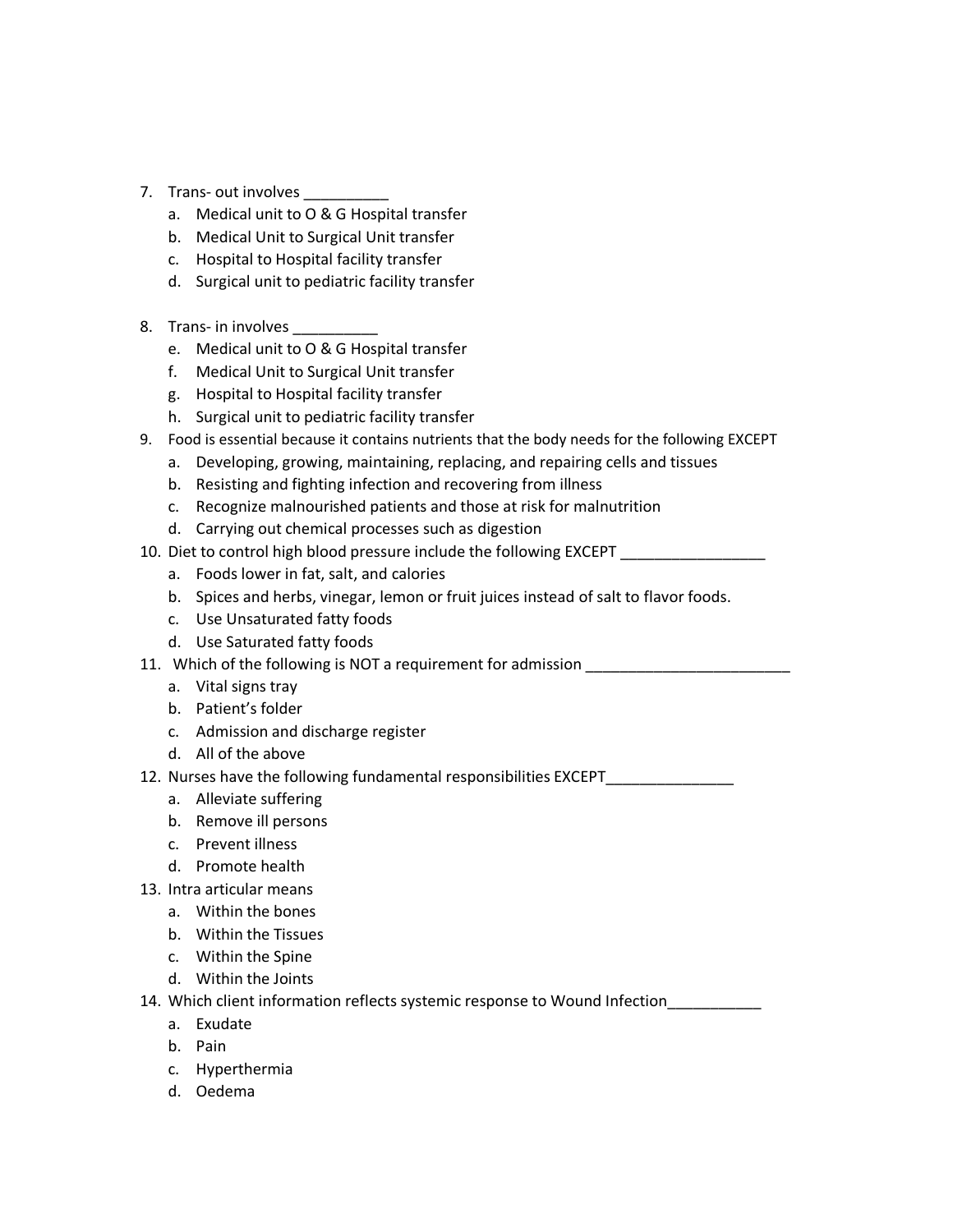- 15. Actions a Nurse should take after medication error has been committed includes the following EXCEPT\_\_\_\_\_\_\_\_\_\_\_\_
	- a. Accept responsibility
	- b. Document error
	- c. Delegate responsibility
	- d. Assess & monitor patient
	- e. Modify personal practice
- 16. First pass effect describes\_\_\_\_\_\_\_\_\_\_
	- a. Nephrotic Metabolism
	- b. Hepatic metabolism
	- c. Lung metabolism
	- d. Muscle metabolism
- 17. Which of the following is true about Eye (ocular) drug administration\_\_\_\_\_\_\_\_
	- a. Pull up the eye and administer into the pupils
	- b. Pull down the eye and administer into the conjunctiva sac
	- c. Pull down the eye and administer into the cornea
	- d. Pull up the eye and administer into the sclera
- 18. Which of the following is true about adult ear drug administration
	- a. Pull ear upward & out
	- b. Pull ear downward and out
	- c. Pull ear downward and in
	- d. None of the above

19. Which of the following is true about children ear drug administration \_\_\_\_\_\_\_\_\_\_

- a. Pull ear upward & out
- b. Pull ear downward and out
- c. Pull ear downward and in
- d. None of the above
- 20. The best site for intramuscular injection in children is
	- a. Deltoid muscle
	- b. Vastus lateralis muscle
	- c. Vastus Medialis muscle
	- d. Gluteus maximus muscle
	- e. Gluteus minimus musacle
- 21. Which of the following mineral is avoided in hypertensive patients
	- a. Sodium bicarbonate
	- b. Potassium bicarbonate
	- c. Sodium chloride
	- d. Potassium chloride
- 22. Intramuscular injection site at the buttocks is\_\_\_\_\_\_\_\_\_\_
	- a. Lower outer quadrant
	- b. Upper outer quadrant
	- c. Lower inner quadrant
	- d. Upper inner quadrant
- 23. Brachial artery bifurcates at the cubital fossa into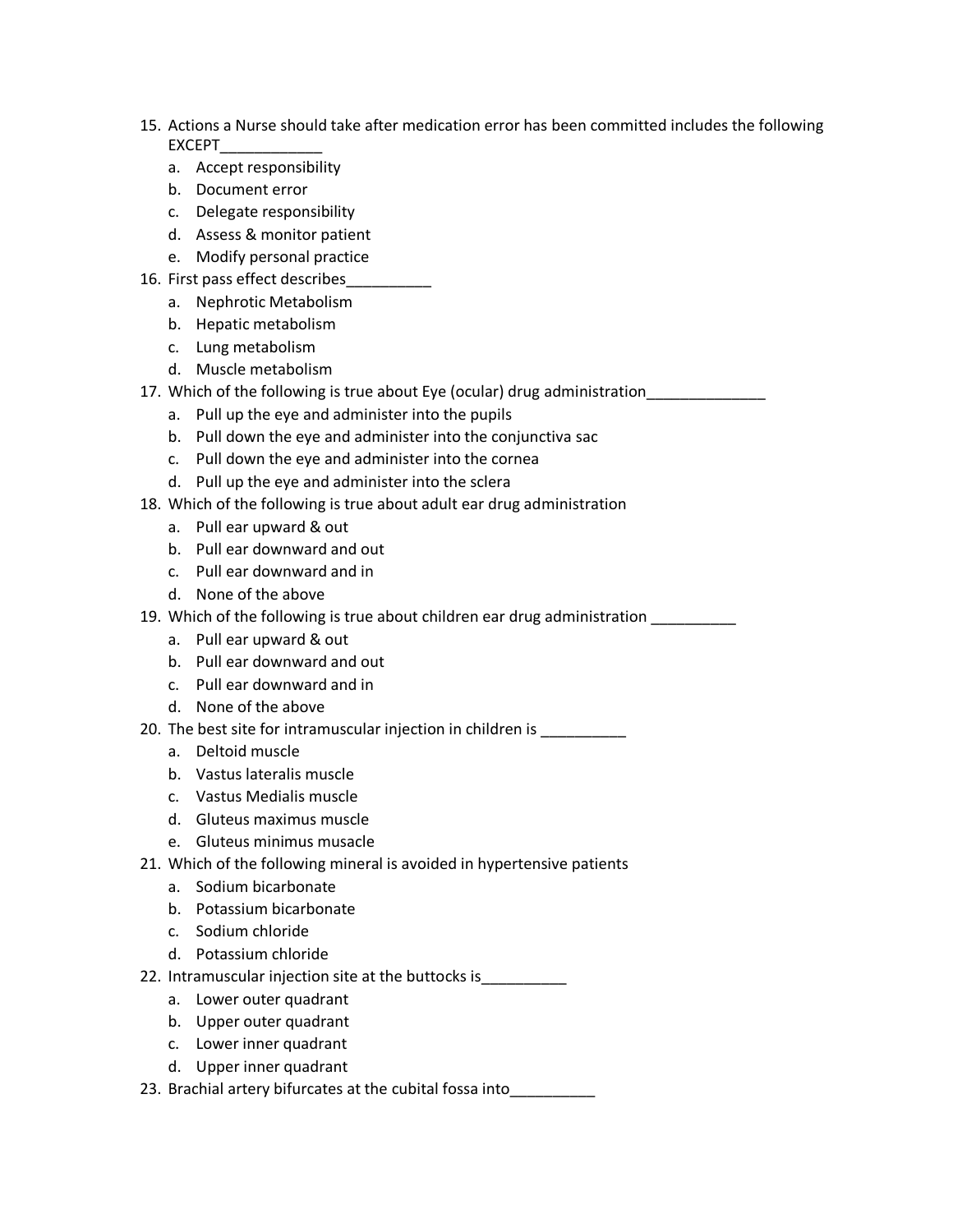- a. Medial and Ulnar artery
- b. Popliteal and Median artery
- c. Radial and Ulnar artery
- d. Radial and Median artery
- 24. Bioavailability of drugs is best described as \_\_\_\_\_\_\_\_\_\_
	- a. The drug administered locally
	- b. The drug with fast effect
	- c. The drug administered within 48hours in an emergency
	- d. The fraction of an administered drug that reaches systemic circulation
- 25. Admission procedure depends largely on\_\_\_\_\_\_\_\_\_\_
	- a. Personality of the patient
	- b. Policy of the healthcare facility
	- c. State of the patient
	- d. None of the above
- 26. One of the following is Not a Nursing responsibility in the management of hypertension
	- a. Monitoring of vital signs
	- b. Prescription of beta blockers
	- c. Monitoring of drug side effect
	- d. Monitoring of diet
- 27. The fifth vital sign is regarded as \_\_\_\_\_\_\_\_\_\_\_\_\_\_
	- a. Temperature
	- b. Pulse
	- c. Pain
	- d. Respiration
	- e. Blood pressure
- 28. Patient can be identified by \_\_\_\_\_\_\_\_\_\_ and \_\_\_\_\_\_\_\_\_\_
	- a. Name and gender
	- b. Name and Particulars
	- c. Title and Gender
	- d. Colour and Gender
- 29. Scraping of the outer skin layer describes\_\_\_\_\_\_\_\_\_\_
	- a. Laceration
	- b. Contusion
	- c. Abrasion
	- d. Concussions
- 30. Tear like wound describes\_\_\_\_\_\_\_\_\_\_
	- a. Laceration
	- b. Abrasion
	- c. Concussion
	- d. Contusion
- 31. Swollen bruises due to accumulation of blood and dead cells under skin describes\_\_\_\_\_\_\_\_\_\_
	- a. Laceration
	- b. Abrasion
	- c. Concussion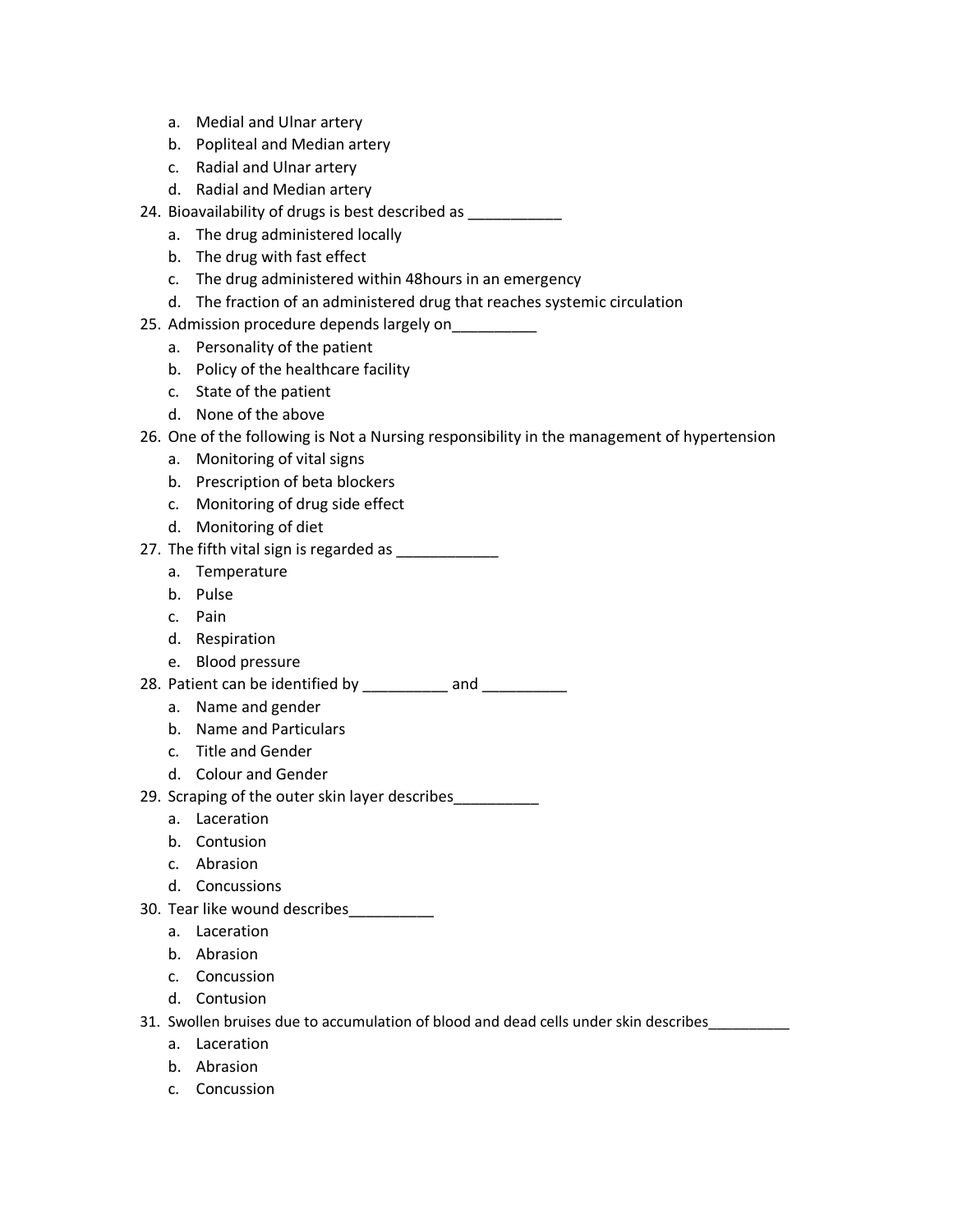- d. Contusion
- 32. Damage to the underlying organs and tissue on head with no significant external wound describes\_\_\_\_\_\_\_\_\_\_
	- a. Laceration
	- b. Abrasion
	- c. Concussion
	- d. Contusion
- 33. The classical signs of inflammation includes the following EXCEPT
	- a. Fever
	- b. Pain
	- c. Pulse
	- d. Swelling
	- e. Loss of function
- 34. Which of the following is NOT a type of wound dressing
	- a. Transparent adhesive films
	- b. Collagens
	- c. Hydrogels
	- d. Epiderm
- 35. One of the following is NOT a principle of wound dressing
	- a. Use Standard Precautions at all times
	- b. work from the clean area out toward the dirtier area
	- c. When irrigating a wound, warm the solution to room temperature
	- d. Clean gloves are used for sterile fields
- 36. Indications for bandaging includes the following EXCEPT
	- a. applying pressure to bleeding wounds
	- b. covering wounds and burns
	- c. Acute tissue malignancy
	- d. immobilization for broken bones
- 37. Bandage used as a sling or as a cover bandage describes
	- a. Triangular bandage
	- b. Ace bandaging
	- c. Tubular bandaging
	- d. Roller bandaging

#### **ANSWER TRUE OR FALSE**

- 38. A Clean contaminated wound is a wound involving normal but colonized tissue. T/F
- 39. Rapid absorption does not take place through sublingual routes. T/F
- 40. Needles should be cut or bent for disposal T/F